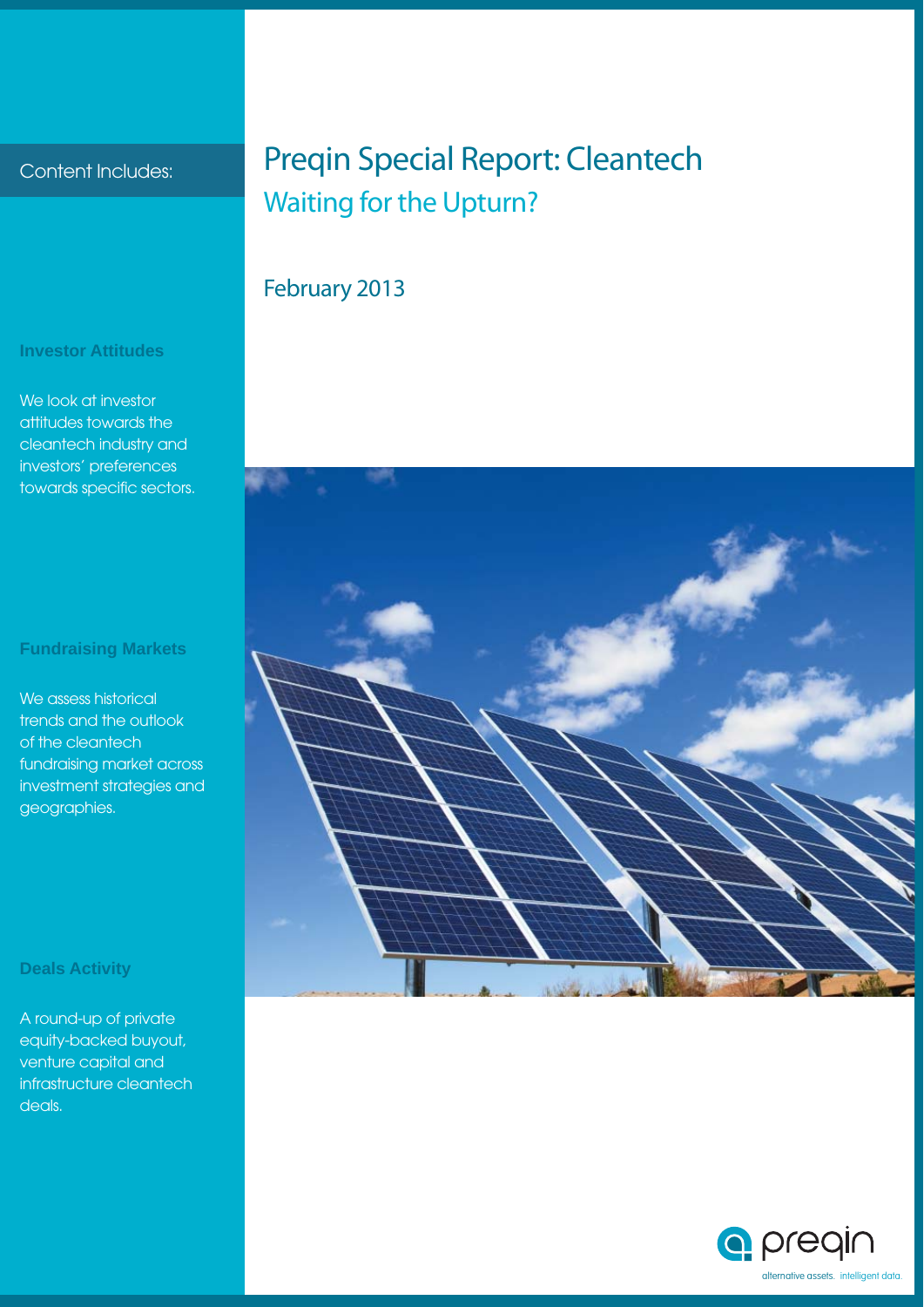### Foreword

The past year has been tough for the cleantech market, with fundraising levels and deal activity notably lower in 2012 compared to 2011. This could be down to a number of reasons, including a fall in natural gas prices, policy uncertainty and a decrease in feed-in tariffs for renewable energy. Furthermore, many investors remain opportunistic towards the industry, or commit to funds that feature cleantech as part of a much wider sector focus.

Positive signs have emerged, however; many investors remain committed to the industry, with a number of fund of funds managers raising dedicated cleantech-focused vehicles. Almost half of cleantech private equity funds in market have held interim closes, opening up large sums of capital that can be invested. Furthermore, maturity among cleantech firms has encouraged larger fund managers to invest in cleantech companies across many investment stages, from venture capital and growth, through to buyout and infrastructure.

Despite this, 2013 looks set to remain challenging for cleantech fund managers seeking to raise new funds, with a large number of dedicated cleantech vehicles on the road competing for LP capital, not only with each other, but with more diversified vehicles that set aside smaller allocations to cleantech.

Preqin Special Report: Cleantech, February 2013 provides an overview of the private equity cleantech market, looking at trends and developments in fundraising, deal activity and investor attitudes towards the sector. The report draws exclusively from many of Preqin's online products and services, which provide over 10,000 industry professionals with data on all aspects of alternative assets, including fund managers, fundraising, investors, deals, performance, service providers and much more.

We hope you find this report useful, and welcome any feedback you may have. For more information, please visit www.preqin.com or contact info@preqin.com

# Key Findings

- 22% of cleantech investors are set commit to funds in 2013, with a further 61% remaining opportunistic.
- Hydro and solar power are both sector preferences for three-quarters of LPs investing in cleantech funds.

More investor information can be found on page 3

- \$2.8bn was raised by cleantech funds that closed in 2012, compared to \$6.1bn in 2011 and \$4.9bn in 2010.
- 51 of the 103 private equity cleantech funds in market have held interim closes, raising over \$4bn in capital.

More fundraising data can be found on pages 4-5

- Solar power investments account for 24% of buyout and venture capital cleantech deals since 2008.
- Buyout deals account for 17% of cleantech investments in 2012, compared to 9% in 2009.

More deal activity information can be found on pages 6-7

All rights reserved. The entire contents of Pregin Special Report: Cleantech, February 2013 are the Convright of Pregin Ltd. No part of this publication or any information contained in it may be conjed, transmitted by any stored in any electronic or other data storage medium, or printed or published in any document, report or publication, without the express prior written approval of Preqin Ltd. The information presented in Preqin Special R February 2013 is for information purposes only and does not constitute and should not be construed as a solicitation or other offer, or recommendation to acquire or dispose of any investment or to engage in any other trans advice of any nature whatsoever. If the reader seeks advice rather than information then he should seek an independent financial advisor and hereby agrees that he will not hold Pregin Ltd. responsible in law or equity for *whatever nature the reader makes or refrains from making following its use of Preqin Special Report: Cleantech, February 2013.*

While reasonable efforts have been made to obtain information from sources that are believed to be accurate, and to confirm the accuracy of such information wherever possible. Pregin Ltd, does not make any representation o *that the information or opinions contained in Preqin Special Report: Cleantech, February 2013 are accurate, reliable, up-to-date or complete.*

Although every reasonable effort has been made to ensure the accuracy of this publication Pregin Ltd. does not accept any responsibility for any errors or omissions within Pregin Special Report: Cleantech, February 2013 or *or other loss alleged to have arisen in any way with a reader's use of this publication.*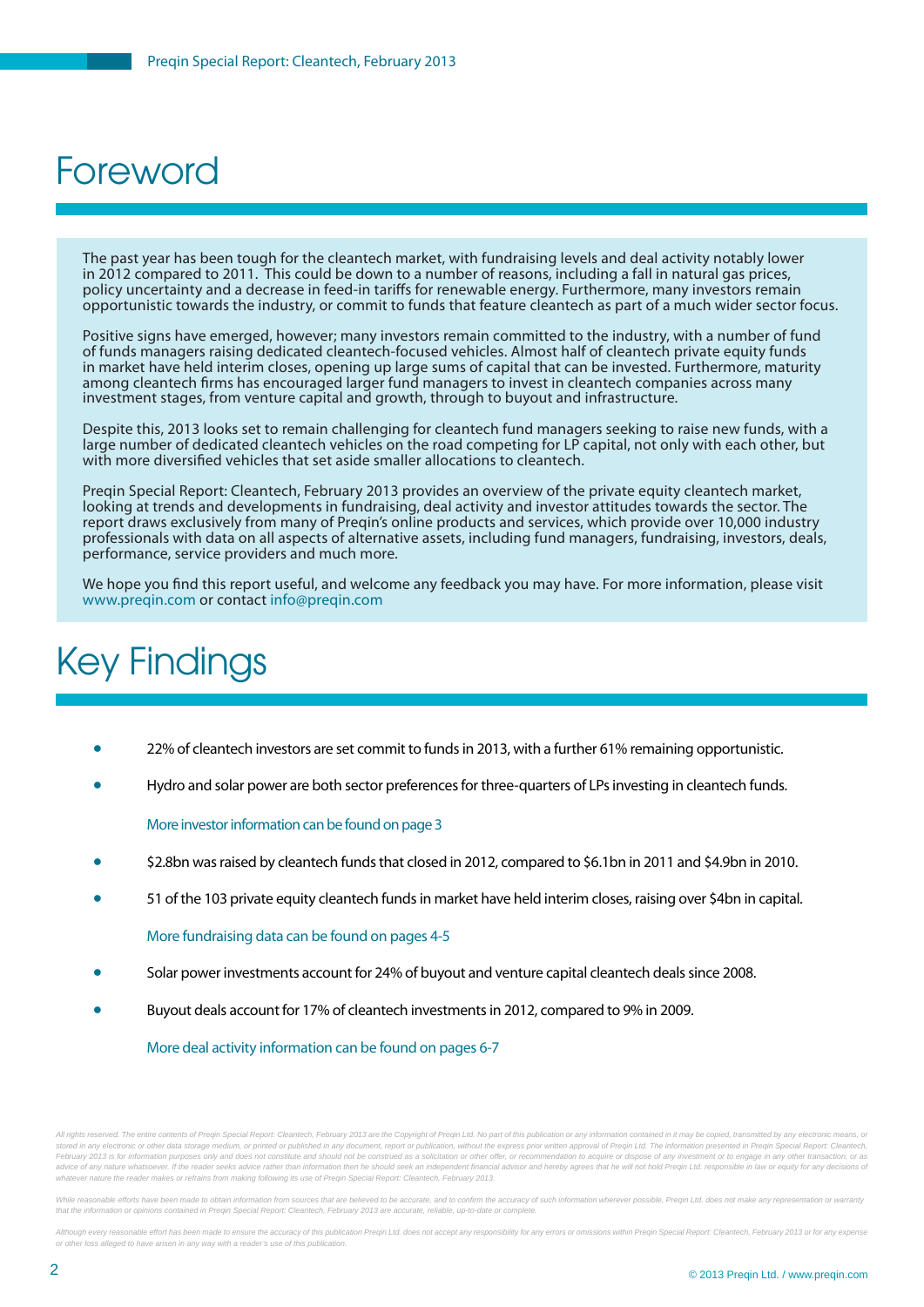### Investor Attitudes Towards Cleantech

An increase in global awareness of our environment, the need to cut pollution, and the need to preserve and find alternative energy sources, led to the growth of the private equity cleantech industry over the past 10 years. However, the past four years have seen challenging times in the sector, driven partly by the global financial situation, and partly by issues specific to cleantech. As the industry has developed, Preqin has tracked both trends and specific information on important aspects of the industry, from fund managers and investors, to funds and deals.

Preqin currently profiles over 1,200 private equity investors and over 890 infrastructure investors with an interest in investing in cleantech or current exposure to the sector. Investor profiles include detailed and up-to-date information on current fund searches and open mandates, areas of interest by location and fund type, current and target allocations, and more, allowing GPs, placement agents and other marketing professionals to profile and identify potential investors for their new funds.

Preqin also tracks trends in cleantech investor sentiment through surveys of key institutional investors. In December 2012 Preqin's analysts interviewed 31 institutional investors in cleantech funds to analyze their attitudes towards cleantech, and their plans for the industry going forward.

#### Appetite for Cleantech

Just over one-third (36%) of respondents said they committed to a fund investing in cleantech over the course of 2012, and 22% of respondents said they intend to commit capital to a fund with a cleantech focus in 2013 (Fig. 1). This is a decrease compared to a similar survey conducted at the beginning of 2011, when a larger 31% of investors interviewed planned to make investments in the 12 months following the start of 2011.

However, institutional investors typically take an opportunistic approach to investing in cleantech, with just 20% stating that they have a set allocation; this may explain why the majority of investors in the sector (61%) are uncertain about the

Fig. 2: Investors' Industry Preferences when Investing in Cleantech **Funds** 



Fig. 1: Timeframe for Investors' Next Intended Commitments to Cleantech Funds



Source: Preqin Cleantech Investor Survey - December 2012

timeframe of their next commitment. Fund managers able to present a compelling fund offering and display a strong track record have the potential to raise capital from these investors.

#### Investor Preferences

Preqin asked investors whether there are any particular sectors they look to gain exposure to when investing in the cleantech space. Fig. 2 shows that solar power, and water and hydro power investments are each being targeted by 75% of respondents. A significant 67% of respondents are seeking to invest in funds focusing on the wind power industry. Sixty-seven percent of investors interviewed focus on other cleantech sectors, including geothermal, fuel cells, nuclear and carbon credit.

#### Types of Cleantech Investor

After public pension funds, which account for 33% of cleantech investors in funds closed in 2011-2012, fund of funds managers account for a significant 16% of known investors in funds closed in the last two years. A number of these managers have vehicles focused on clean technology, environmental services and renewable energy, including HarbourVest Partners, which is currently raising capital for its second cleantech-focused fund of funds vehicle. Other prominent investors in cleantech funds include government agencies (10%), insurance companies (8%) and banks (7%).

#### Source New Investors for Funds and Co-investments

Seek out the most relevant active investors with a stated interest in cleantech using Preqin's online products.

Investor profiles include current fund searches and open mandates, direct contact information and sample investments.

Private Equity: www.preqin.com/ii Infrastructure: www.preqin.com/infrastructure

Source: Preqin Cleantech Investor Survey - December 2012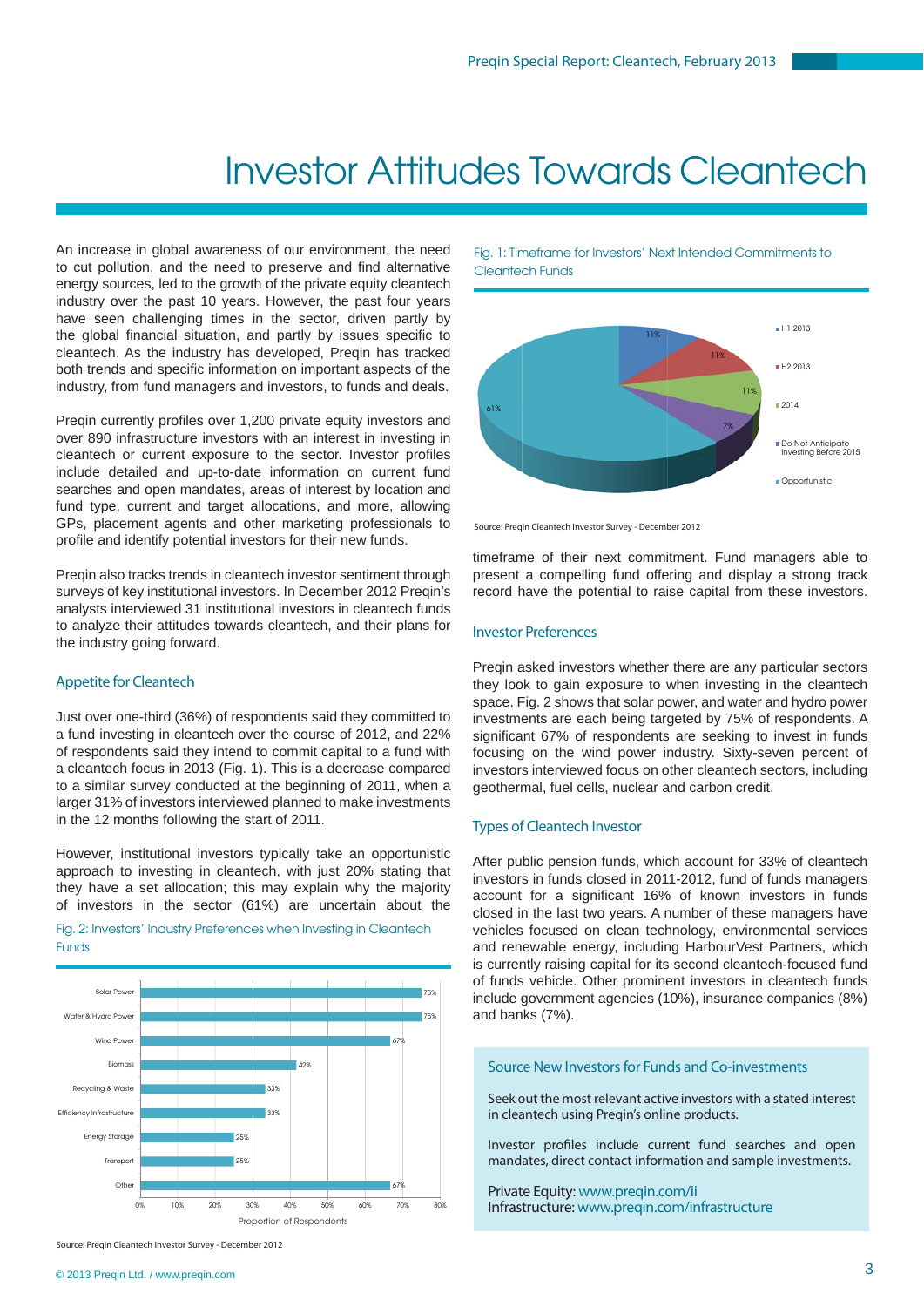# Cleantech Fundraising Overview

Fundraising in the clean technology arena of the private equity industry had another very challenging year in 2012. However, increased awareness in the global community about clean technology, coupled with government backing for green initiatives and innovative developments in alternative fuels, continue to drive interest in the clean technology sector. One hundred and three funds targeting the sector are in market as of January 2013, and 51 of these funds have already held an interim close, showing that there is still appetite for cleantech investments.

Preqin currently tracks 236 firms with active funds that consider cleantech as a primary focus; these firms focus solely on cleantech, environmental services and renewable energy industries. In addition, 549 firms currently manage funds that include cleantech as part of a diversified industry focus. The analysis in this section relates to funds that focus solely on cleantech, and does not include funds that target the sector as part of a wider industry focus.

#### Historical Cleantech Fundraising

The amount of capital raised by cleantech funds annually reached a peak in 2009, with 39 funds securing an aggregate \$9.7bn in capital commitments; this was followed by a decline in 2010. Fig. 3 shows that 2011 saw a slight improvement, with 43 cleantech funds raising an aggregate \$6.1bn. However, this fell to 27 funds raising an aggregate \$2.8bn over the course of 2012, the lowest amount to be raised over the past six years.

Fund close sizes in 2012 were notably smaller than some of the fund closes seen in previous years. The average size of cleantech funds that closed in 2012 was \$103mn, a 27% drop compared to the 2011 figure of \$142mn, and a 59% drop from the 2009 figure of \$249mn. The largest cleantech vehicle that closed in 2012 was Braemar Energy Ventures III, a \$300mn venture capital fund with a focus on the renewable energy sector.

Venture capital was the most prominent fund type among cleantech funds that closed in 2012 by capital raised. Of the 27 cleantech funds that closed in 2012, 11 of these were venture capital funds, raising an aggregate \$1.3bn, accounting for 46% of the total capital raised by cleantech funds throughout the year.



Fig. 3: Annual Private Equity Cleantech Fundraising, 2007 - 2012





Fig. 4: Proportion of Annual Private Equity Cleantech Capital Raised by Primary Geographic Focus, 2007 - 2012

Source: Preqin Funds in Market Online Service

The second most prominent fund type was infrastructure, with 11 infrastructure funds raising an aggregate \$1.2bn in 2012.

#### Fig. 5: Largest Private Equity Cleantech Firms by Total Capital Raised in Last 10 Years

| Firm                                       | Location           | Cleantech Funds Raised (\$mn) | Vintage of Most Recent Cleantech Fund Closed |
|--------------------------------------------|--------------------|-------------------------------|----------------------------------------------|
| <b>Riverstone Holdings</b>                 | US.                | 4,485                         | 2010                                         |
| Khosla Ventures                            | US.                | 2.100                         | 2011                                         |
| Climate Change Capital                     | <b>UK</b>          | 1,287                         | 2007                                         |
| HgCapital                                  | UK                 | 1,125                         | 2010                                         |
| <b>Hudson Clean Energy Partners</b>        | US                 | 1.024                         | 2008                                         |
| Robeco Private Equity (SAM Private Equity) | <b>Netherlands</b> | 767                           | 2010                                         |
| <b>RockPort Capital Partners</b>           | US.                | 714                           | 2008                                         |
| <b>Global Environment Fund</b>             | US                 | 695                           | 2010                                         |
| Generation Investment Management           | <b>UK</b>          | 683                           | 2008                                         |
| Impax                                      | UK                 | 610                           | 2011                                         |

Source: Preqin Funds in Market Online Service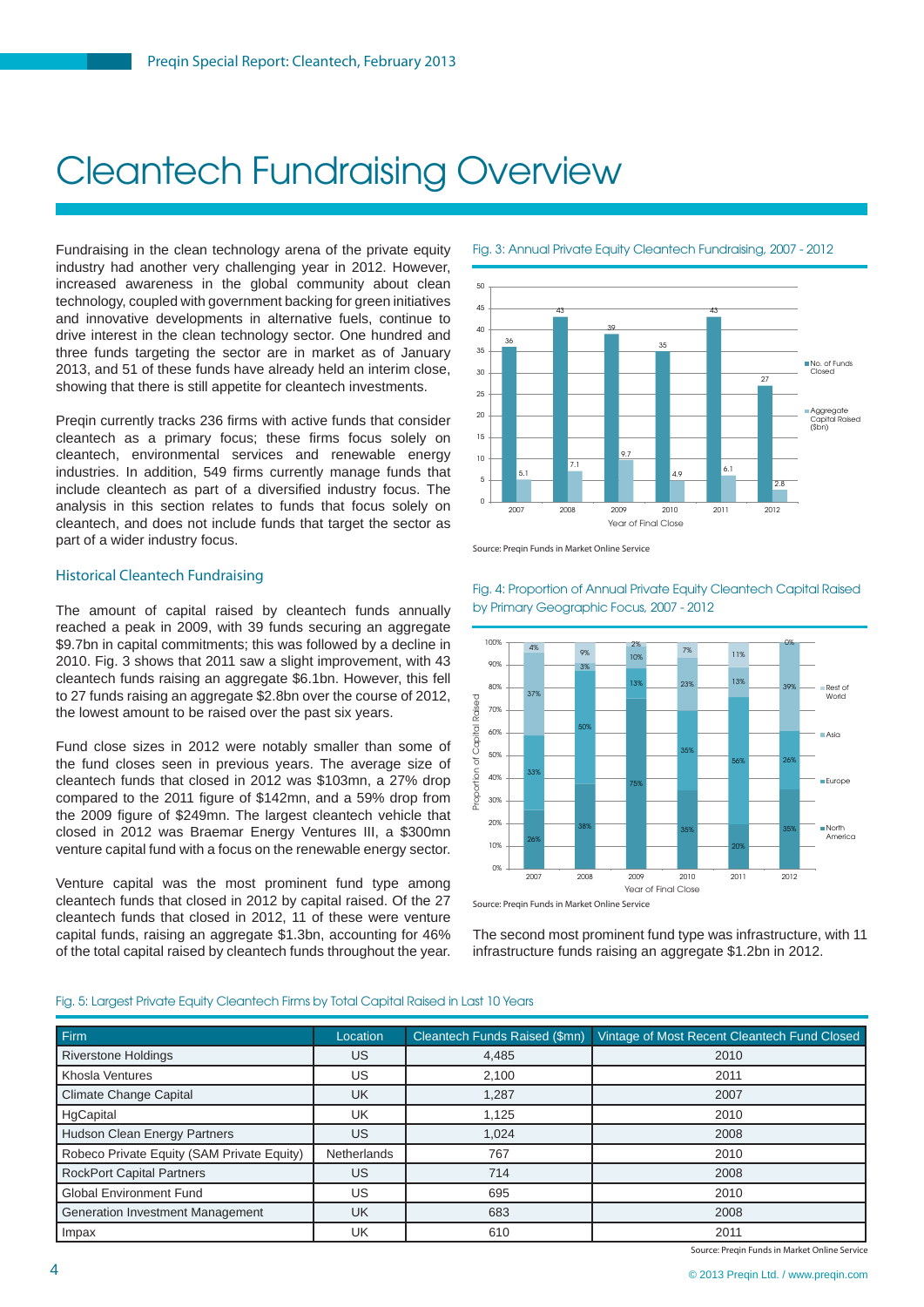Europe-focused cleantech fundraising has fluctuated somewhat over the past six years, as shown in Fig. 4, raising an average of \$2.1bn each year from 2007 to 2012. Although Europe-focused cleantech funds closed on an aggregate \$3.4bn in 2011, or 56% of the aggregate capital raised by cleantech funds globally that year, this fell to just \$700mn in 2012, or only 26% of aggregate capital raised by cleantech funds globally.

North America-focused cleantech fundraising reached a high in 2009, raising a significant 75% of total cleantech capital secured in that year, but funds focused on the region have not matched that level since, with the amount of capital secured falling year on year. Asia-focused cleantech fundraising has remained relatively consistent since 2009, and in 2012 Asia-focused funds secured a significant 39% of the aggregate capital raised, the largest proportion of any region in the year.

Fig. 5 shows the 10 largest private equity firms by aggregate capital raised for cleantech investing over the last 10 years. It is worth noting that of these firms, only one has a fund in the market at present. Hudson Clean Energy Partners is raising Hudson Clean Energy Partners II, a growth fund with a target of \$1.5bn, which is currently the largest cleantech fund in market.

#### Cleantech Funds in Market

Challenging fundraising conditions in 2012 led many fund managers to make significant cuts to target fund sizes, such as Silver Lake, which lowered the target of Silver Lake Kraftwerk Fund from \$1bn to \$750mn. Nevertheless, there are still some large funds in market, as shown in Fig. 6, with two funds targeting over \$1bn each.

Despite fund managers lowering their targets, as of January 2013 private equity cleantech vehicles are targeting an aggregate \$23bn across 103 funds, almost the same amount of capital that was raised by all cleantech funds that closed over the past four years.

Infrastructure funds are targeting the most capital and also represent the largest number of cleantech funds on the road, as indicated in Fig. 7. Growth funds are targeting the second largest amount of capital, with an aggregate target of \$5.9bn.

By geography, North America-focused cleantech funds account for the greatest proportion of funds currently in market, with 34 funds targeting an aggregate \$9.0bn to invest in this region. Thirty-three Europe-focused cleantech funds are collectively targeting \$7.4bn, and 23 funds in market are targeting Asiafocused investment opportunities, hoping to attract a total of \$3.8bn in capital.

#### **Outlook**

2012 witnessed a slowdown in fundraising for cleantech private equity funds, with the amount of capital raised falling by more than half compared to 2011. Over the course of 2013, fundraising for cleantech funds will remain tough, with many fund managers potentially having to revise target sizes and fundraising

| Fund                                                                   | <b>Type</b>    | <b>Target Size</b><br>(mn) |
|------------------------------------------------------------------------|----------------|----------------------------|
| Hudson Clean Energy Partners II                                        | Growth         | 1,500 USD                  |
| Kensington Power Income Fund                                           | Infrastructure | 1,000 CAD                  |
| Silver Lake Kraftwerk Fund                                             | Growth         | <b>750 USD</b>             |
| <b>Prime Renewables</b>                                                | Infrastructure | 600 EUR                    |
| <b>TPG Alternative &amp; Renewable</b><br><b>Technologies Partners</b> | Growth         | 625 USD                    |
| <b>REN Solar Utility Fund</b>                                          | Infrastructure | 500 EUR                    |
| <b>USRG Power and Biofuels Fund III</b>                                | Infrastructure | 500 USD                    |
| Maybank MEACP Clean Energy<br>Fund                                     | Infrastructure | 500 USD                    |
| <b>Energy Power Partners Fund I</b>                                    | Infrastructure | 500 USD                    |
| Capital Dynamics Clean Energy &<br>Infrastructure                      | Infrastructure | 500 USD                    |

Source: Pregin Funds in Market Online Service

Fig. 7: Breakdown of Private Equity Cleantech Funds in Market by Fund Type



Source: Preqin Funds in Market Online Service

expectations. The average size of cleantech-focused funds in market has fallen compared to the same time last year, from \$235mn in January 2012 to \$220mn in January 2013.

However, the amount of capital raised so far by cleantech funds in market is a positive indicator that there is still demand from LPs for this sector of the market; of the 103 funds seeking capital, 51 have held at least one interim close, garnering a collective \$4.0bn that they can start to deploy in investments.

#### Identify Potential Investment Opportunities

View in-depth profiles for all cleantech funds currently in the market, including information on investment strategy, geographic focus, target IRRs, key fundraising data, service providers used and sample investors.

Private Equity: www.preqin.com/fim Infrastructure: www.preqin.com/infrastructure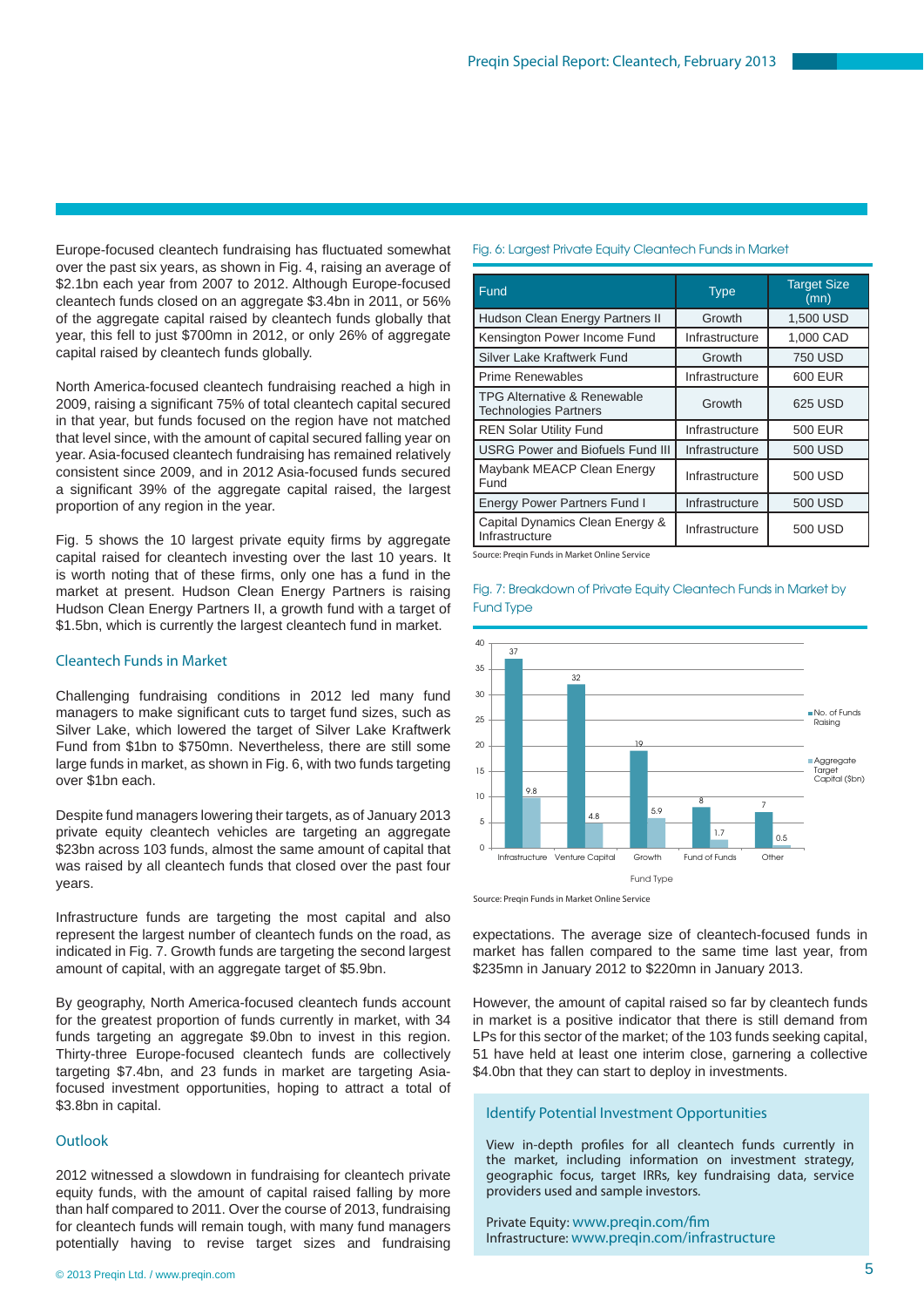# Cleantech Deal Activity

Preqin's coverage of private equity cleantech deals spans all investment stages and sectors, from the development of early stage green IT ideas, to growth investments in maturing solar panel manufacturers and large scale wind farm infrastructure projects. Below, we analyze recent trends in buyout and venture capital cleantech deals together, and infrastructure deals separately, to highlight specific sectors and geographies that are more prominent across different investment stages.

#### Buyout and Venture Capital Cleantech Deals

In 2012, there were 281 buyout- and venture capital-backed cleantech deals announced, with an aggregate value of \$4.5bn. Collectively, cleantech deal activity in 2012 represented a 21% decrease in the number and a 44% decrease in aggregate value of cleantech deals in comparison to 2011. This significant decrease, mostly a result of low levels of deal flow in the second half of 2012, can largely be put down to the drop in natural gas prices, policy uncertainty within the cleantech sector, and reduced support and feed-in tariffs for renewable energy.

Fig. 8 shows the number and aggregate value of buyout and venture capital deals in the cleantech sector from Q1 2008 to Q4 2012. Following a reasonably high sustained level of aggregate deal flow through 2008, Q1 2009 witnessed a drop to 48 cleantech deals valued at \$700mn, a 29% decrease in the volume and a 77% drop in the value in comparison to the previous quarter. From Q1 2009, the number and aggregate value of deals in the cleantech sector witnessed a choppy recovery to a peak in Q4 2010, with 85 deals valued at \$3.1bn. Subsequently, the cleantech sector saw the number of deals falling off by over a half and aggregate deal value by 90%, to 41 deals with a total deal value of \$300mn in Q4 2012.

#### Buyout and Venture Capital Cleantech Deals by Industry

Solar energy has been the most prominent sector from 2008 to 2012, with a total of 24% of all cleantech deals taking place in this sector across this period. Interestingly, solar energy deals accounted for 28% of all cleantech deals in 2008, as shown in Fig. 9, but the proportion they account for has seen a year-onyear decrease since then, to 18% in 2012.

Transportation, and smart grid and energy were the second and third most prominent industries over the same time period. Smart grid and energy came close to overtaking solar energy as the most targeted sector in 2011, but fell back to 2008 proportions in 2012. Waste and recycling, hydro power and environmental services, although commanding relatively small proportions of total cleantech deal numbers, have seen the most growth in proportion between 2011 and 2012, with waste and recycling growing from 10% of deals in 2011 to 13% in 2012.

#### Buyout and Venture Capital Cleantech Deals by Stage

The cleantech industry over the last few years has begun to mature, leading to a notable increase in the number of buyoutbacked cleantech deals, with 17% of all cleantech deals Fig. 8: Number and Value of Buyout- and Venture Capital-Backed Cleantech Deals, Q1 2008 - Q4 2012



Source: Pregin Deals Analyst Online Service

Fig. 9: Proportion of Buyout- and Venture Capital-Backed Cleantech Deals by Industry, 2008 - 2012



Source: Pregin Deals Analyst Online Service

represented by buyout investments in 2012 in comparison to 9% in 2009.

2011 witnessed the strongest year for venture capital cleantech investment since 2008, with 283 venture capital-backed deals valued at \$4.9bn. 2012, however, recorded the lowest level of venture capital investment since 2008, with 220 venture capitalbacked deals valued at \$3.1bn.

#### Buyout and Venture Capital Cleantech Deals by Region

North America was the most prominent region for cleantech investment in 2012, with 183 buyout- and venture capitalbacked cleantech deals, and the region accounted for 64% of all cleantech deals in the last two years. However, the region experienced a sharp decrease in the value of deals taking place in 2011 and 2012, from \$5.1bn to \$2.9bn.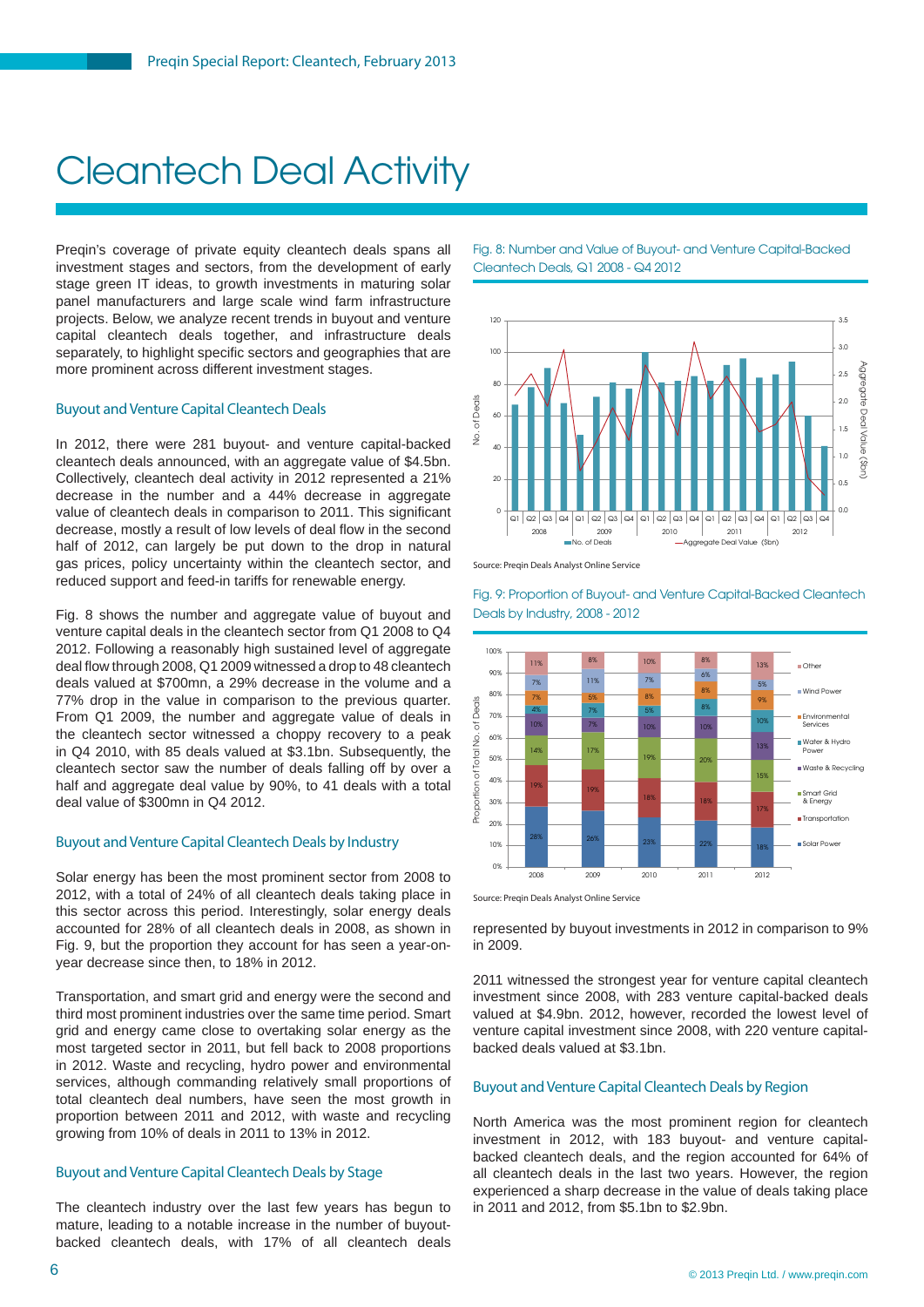2010 saw an improvement in European cleantech deal activity as the region approached deal levels witnessed in 2008. This increase was short-lived, however, as the aggregate value of cleantech deals in the region in 2011 was lower than in 2010, and levels dropped further in 2012. Although the greatest proportion of capital raised for funds in 2012 was focused on Asia, the region saw a significant decline in deal value throughout the year, from \$1bn in 2011 to \$200mn in 2012.

#### Infrastructure Cleantech Deal Activity

Cleantech infrastructure deals have experienced relatively steady growth in recent years, reaching a peak with 99 transactions completed in 2011. Sixty-seven cleantech and renewable energy infrastructure deals were finalized in 2012, representing 32% of the 208 infrastructure deals made during the year.

Fig. 12 provides the sector breakdown of cleantech infrastructure deals completed since 2008. It demonstrates a gradual transition from wind power investments accounting for the highest proportion of deals, to solar power, with a notable growth in hydro power deals in recent years.

Europe is the dominant region for infrastructure cleantech deals, with 68% of transactions made by unlisted fund managers since 2008 involving European assets. North American assets account for 17% of total deals, Asian projects for 7% and Rest of World countries for the remaining 8%. A notable renewable energy deal completed in 2012 was the  $€850$ mn financing secured for the development of Northwind, a 216MW wind farm located off the coast of Belgium in the North Sea, by a consortium including DG Infra Yield and PMV Infrastructure Fund.

#### **Outlook**

Private equity cleantech deals have dropped off considerably in 2012, due to a variety of reasons including policy uncertainty, low-cost natural gas and decreases in feed-in tariffs, especially in Europe. A trend that has been observed in the cleantech industry in recent years has been the proportional decline in growth capital and venture capital-backed deals, and an increase in the number of buyout-backed deals, which is likely to continue as the sector continues to mature. Furthermore, infrastructure deals will remain key to the cleantech industry, as indicated by the dominance these funds have in the fundraising market.

#### Analyze the Latest Cleantech Deals Activity

View detailed information on all cleantech deals made in recent years, filter deal flow data by region, deal type and investment stage, and see where the most investment activity is taking place: plants and production vs. cleantech start-ups; North America vs. Europe; solar power vs. hydro power. See which firms currently own these portfolio companies and assets, and how long they have held them.

Private Equity: www.preqin.com/deals Infrastructure: www.preqin.com/infrastructure Fig. 10: Proportion of Buyout- and Venture Capital-Backed Cleantech Deals by Stage, 2008 - 2012



Source: Preqin Deals Analyst Online Service



Fig. 11: Aggregate Value of Buyout- and Venture Capital-Backed Cleantech Deals by Region, 2008 - 2012

Source: Preqin Deals Analyst Online Service



#### Fig. 12: Proportion of Infrastructure Cleantech Deals by Industry, 2008 - 2012

Source: Preqin Infrastructure Online Service